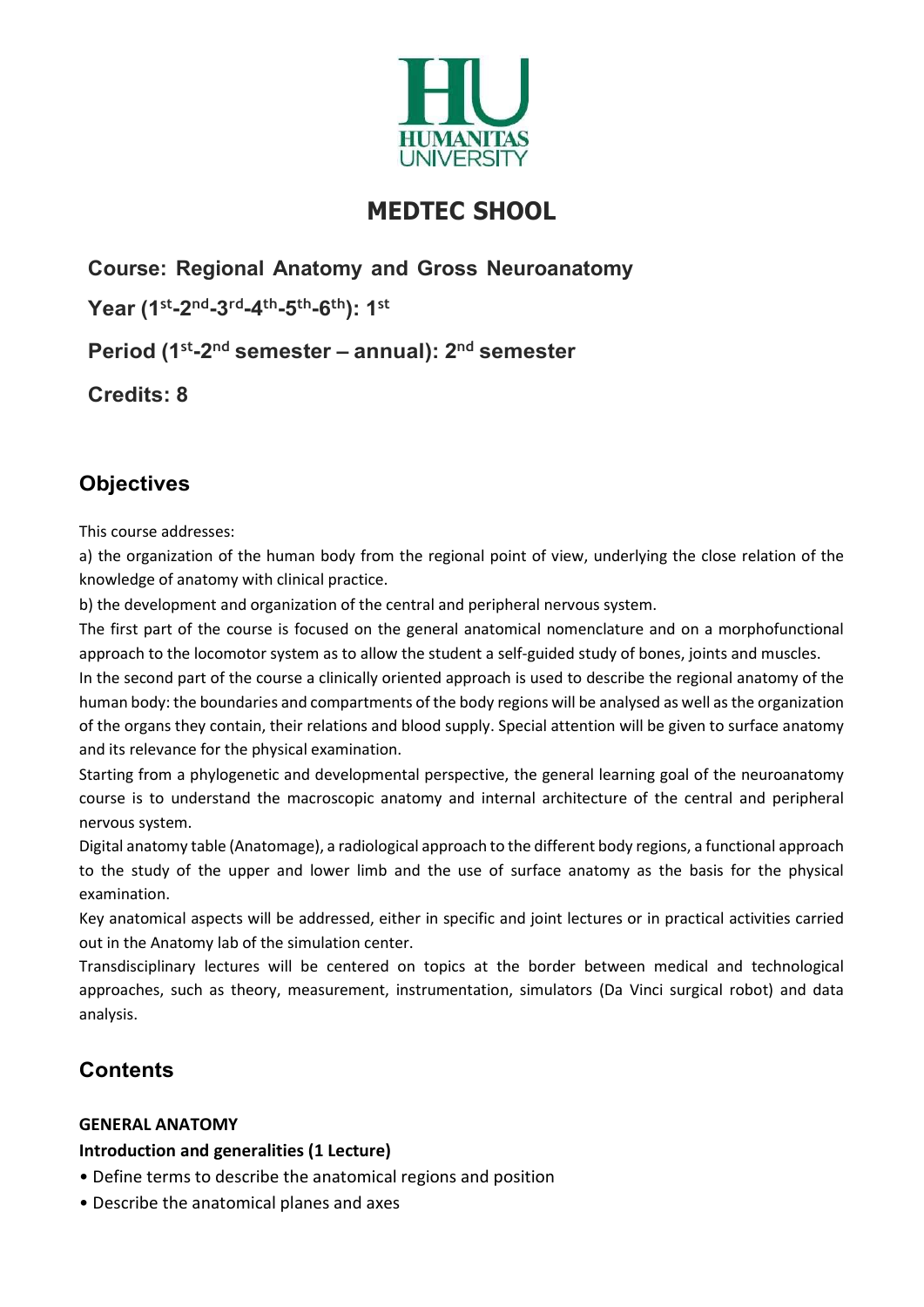

- Define terms to describe movements of the vertebral column and limbs
- Introduction to diagnostic imaging techniques

### The musculoskeletal system: bones, joints and skeletal muscles (2 Lectures)

- Describe the general structure and classification of the bones, joints and muscles
- Integrate the knowledge of histology into the macroscopic structure of bones, joints and muscles considered as organs composed by different tissues and with their own vascularization and innervation

• Illustrate how bones and muscles contribute to the general framework and construction of human body

- Describe the anatomical bases of bone, joint and muscle functions Describe how joints can link bones with muscles allowing and/or limiting their reciprocal movements
- Describe the connective tissue integrated with bones, joints and muscles
- Illustrate how to perform a systematic description of bones and muscles
- Illustrate the general principles of biomechanics
- Describe the biomechanical characteristics of the different tissues in the musculoskeletal system
- Illustrate the biomechanical characteristics of support and movement

## The vascular layout (1 Lecture)

- Define the general organization of body vascularization
- Describe systemic and pulmonary vascularization
- Illustrate the deep/superficial arterial and venous supply in the human body
- Illustrate the general organization of lymphatic drainage

#### The integumentary system (1 Lecture)

- Define and describe the skin, its appendages and their regional features
- Illustrate the anatomical basis of skin function

## The skull (3 Lectures)

- Describe the general architecture of the skull: neurocranium and splanchnocranium
- Describe the embryological origine of the bones of the skull and their progressive ossification
- Describe the skull development and age-related changes
- Describe the position and main characteristics of the major bones of the skull
- Describe the joints of the skull
- Describe the boundaries, walls and floors of the intra and extra cranial fossae and their communications

• Identify the external and internal features of the cranial foramina and list their impulse transmission structures

• Clinical drops: introduce some preliminary aspects of skull fractures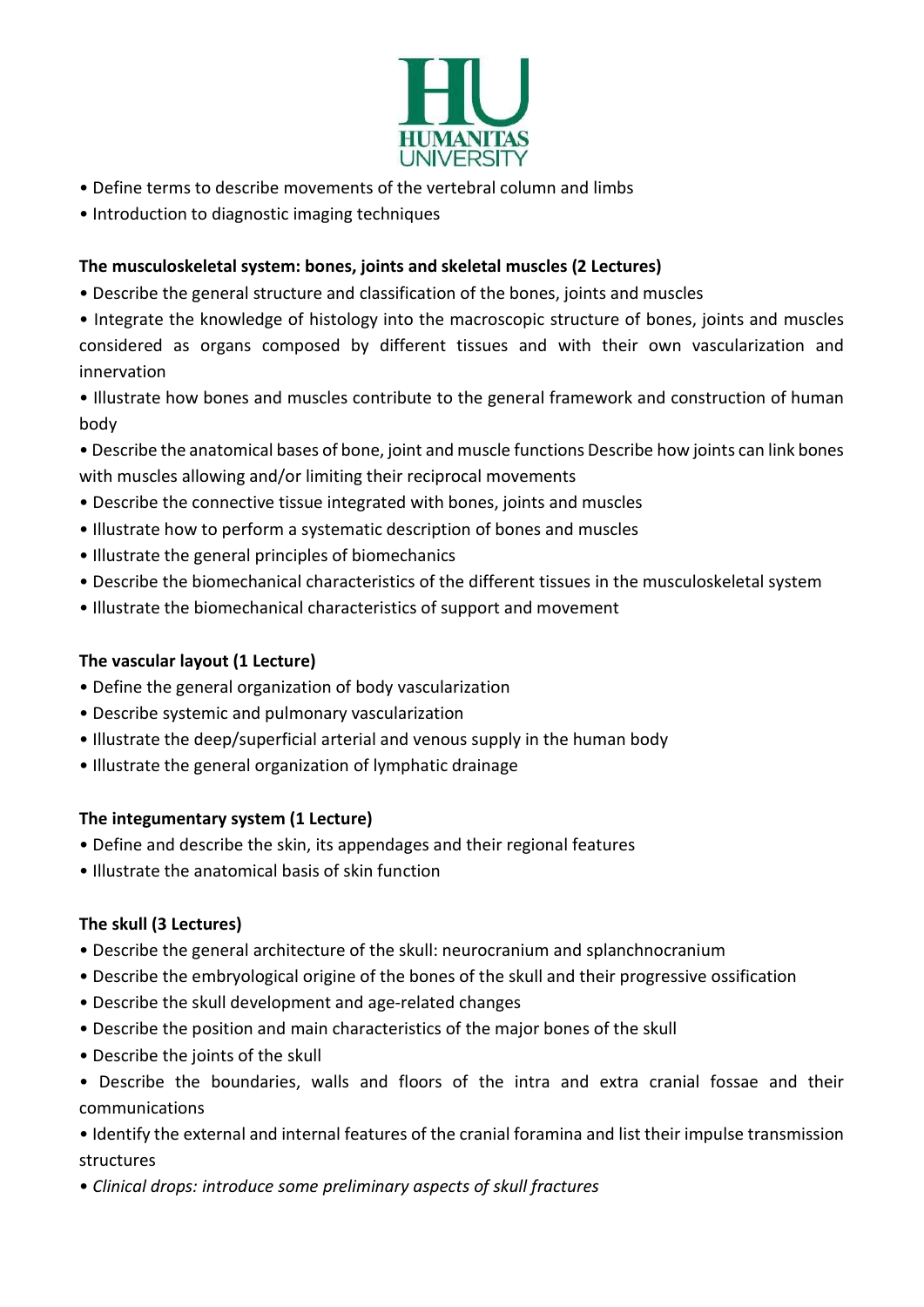

- Describe the surface anatomy of the skull and its most important landmarks
- Identify the most important palpable landmarks of the the skull

### REGIONAL/CLINICAL ANATOMY

#### Trunk: the back (2 Lectures)

- Brief introduction to the topographic anatomy (bones, main muscles, landmarks)
- Describe the skeletal framework, joints, ligaments and back musculature
- Describe the component parts of the back and their relations to other regions
- Describe the different types of vertebrae and their functions
- Describe vascularization and innervation
- Imaging of the back
- The spinal cord: describe the macroscopic aspect of the spinal cord, ventral and dorsal nerve roots
- Clinical focus: Radiculopathy Clinical focus: Scoliosis

## Trunk: the thorax (3 Lectures)

- Describe the main anatomical characteristics of the thorax, its surface anatomy and the relations to other regions
- Recognize the topographical and anatomical divisions of the thoracic cavity, its component parts and their anatomical relations
- Illustrate the position and the anatomical relations of the primary organs of the respiratory and cardiovascular systems
- Describe the organization of blood vessels and lymphatic vessels in the thoracic cavity
- Describe blood supply to the organs of the thoracic cavity
- Describe the most relevant aspects of autonomic nerves distribution

#### Trunk: the abdomen and pelvis (5 Lectures)

• Describe the main anatomical characteristics of the abdomen and pelvis, their surface anatomy and the relations to other regions

• Recognize the topographical and anatomical divisions of the abdominal cavity, its component parts and their anatomical relations

- Describe the peritoneum, its ligaments, and the peritoneal cavity
- Illustrate the position of the gastrointestinal tract, abdominal viscera, and urogenital system in the abdomen
- Illustrate the position and relations of the various organs within the peritoneal cavity
- Describe the organization of blood vessels and lymphatic vessels in the abdominopelvic cavity
- Describe blood supply to the organs of the abdomen and pelvis
- Describe the most relevant aspects of autonomic nerve distribution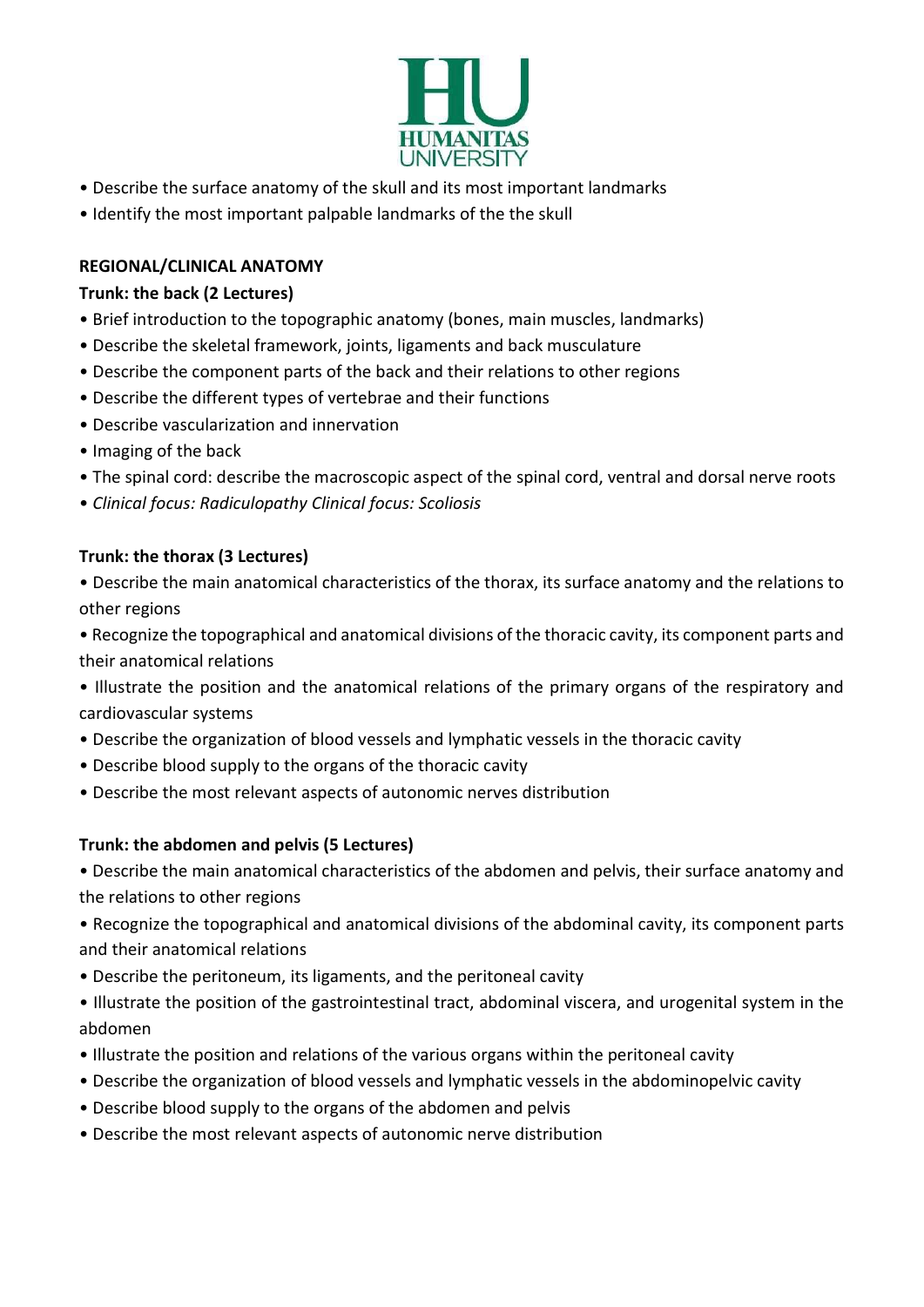

#### Pectoral girdle: upper limb (2 Lectures)

- Introduction to the topographic anatomy: bones, muscles and landmarks of the upper limb
- Describe vascularization and innervation: deep and superficial arteries and veins
- Describe the main vascular anastomotic circles of the upper limb
- Describe the origin, course and function of the principal nerves of the upper limb
- Overview of the main lymph node stations of the upper limb
- Describe and define muscle groups and their main functions, summarising attachments and the somatic motor nerve supply
- Imaging of the upper limb
- Define and describe the joint movement and biomechanics of the upper limb
- Describe the fascial compartments delimiting the major muscle groups of the upper limb, explaining the functional importance of those compartments and contents
- Clinical focus: arthroscopic anatomy of the shoulder
- Clinical focus: shoulder dislocation

#### Pelvic girdle: lower limb (2 Lectures)

- Introduction to the regional and surface anatomy of the lower limb
- Describe vascularization and innervation of the lower limb: deep and superficial arteries and veins
- Describe the main vascular anastomotic circles of the lower limb
- Describe the origin, course and function of the principal nerves of the lower limb
- Overview of the main lymph node stations of the lower limb
- Describe and define the muscle groups and their main functions, summarising attachments and somatic motor nerve supply
- Imaging of the lower limb
- Define and describe the joint movement and biomechanics of the lower limb
- Describe the fascial compartments delimiting the major muscle groups of the lower limb, explaining
- the functional importance of those compartments and contents
- Clinical focus: arthroscopic anatomy of the knee
- Clinical focus: arthroscopic anatomy of the hip
- Clinical focus: the spiral fracture

#### HEAD AND NECK

#### Ear anatomy (1 Lecture)

- Define and describe the bones of the ear
- Define and describe the anatomical structure of the external ear
- Define and describe the anatomical structure of the middle ear
- Define and describe the anatomical structure of the internal ear

#### Pharynx, larynx and relevant cranial nerves of the neck (1 Lecture)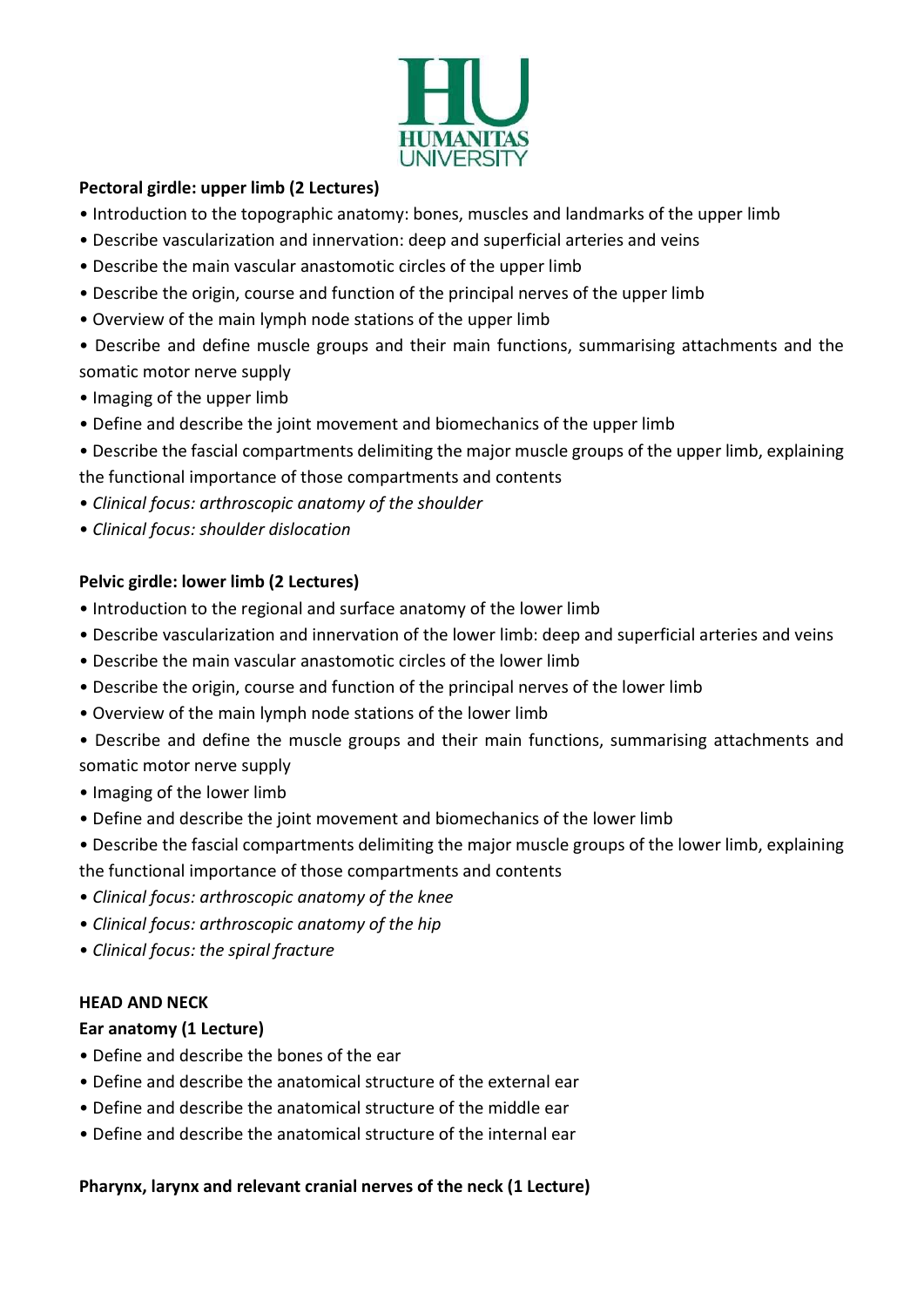

- Describe the subdivisions of the pharynx and larynx
- Describe the muscles, mucosal structures and communications of the pharynx
- Describe the cartilages, membranes and ligaments of the larynx
- Describe the muscles of the larynx, their innervation and their most important functional roles
- Describe the anatomic course and function of vagus nerve in the head and neck area
- Describe the anatomic course and function of glossopharyngeal nerve in the head and neck area
- Describe the anatomic course and function of extrapetrous facial nerve

#### Anatomy of the neck: neck triangles, fascial system and muscles (1 Lecture)

- Define and describe the anatomical subdivision of the neck
- Define and describe the nature, insertions and anatomical course of the neck fascias
- Describe the extension, insertions and functions of the main neck muscles

#### Anatomy of the neck: vascular system, lymph nodes. (1 Lecture)

- Define and describe the neck vascular system
- Describe the course, subdivisions, and distribution of the main vascular structures of the neck
- Describe the current classification system of neck lymph nodes
- Describe the main drainage areas of the neck lymph nodes

#### Salivary glands and thyroid (1 Lecture)

- Describe the anatomy of the major salivary glands: parotid, submandibular, sublingual
- Describe the anatomy of the minor salivary glands and their distribution
- Describe the anatomy and anatomical relations of the thyroid gland

#### Oral cavity and nose anatomy, pterygomaxillary and infratemporal fossa (1 Lecture)

- Describe the subdivision of the oral cavity
- Describe the muscles of the tongue and floor of the mouth
- Describe the upper and the lower gum and teeth anatomy
- Describe the maxilla masticatory surfaces, the mandible and masticatory muscles
- Describe lips and cheeks anatomy
- Define and describe the tridimensional bone structure of the nose
- Define and describe the median structures of the nose
- Define and describe the lateral nasal wall
- Define and describe the anatomical structure of paranasal sinuses
- Define and describe the structures of the pterygomaxillary and infratemporal fossa

#### **NEURONATOMY**

#### Phylogenesis and general organization of the nervous system (1 Lecture)

- Describe the nerve cell phylogenesis and the primitive neural circuits
- Describe the centralization and cephalization processes of nerve cells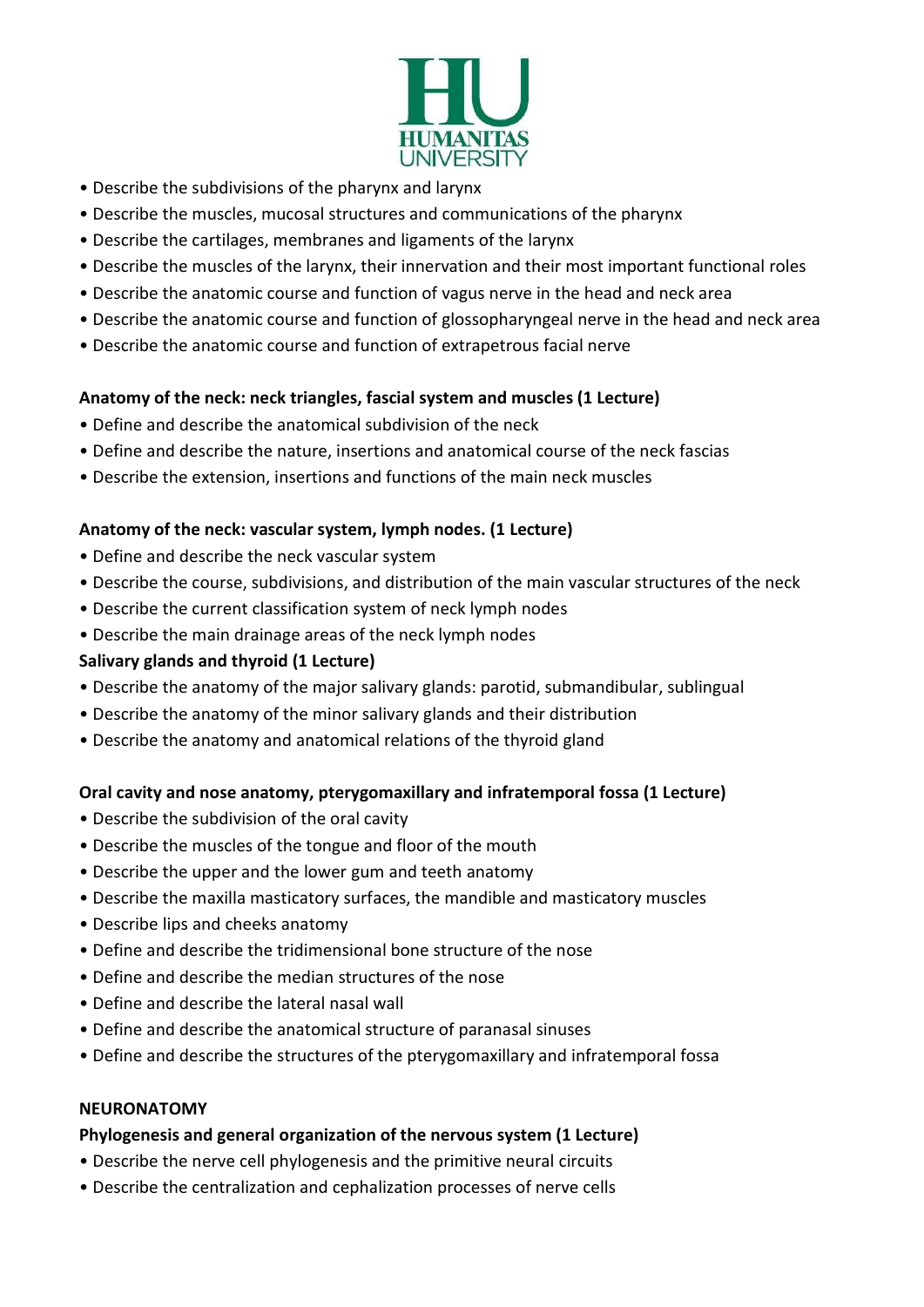

- Describe the formation of the tubular nervous system and brain vesicles
- Illustrate the general morpho/functional organization of the nervous system related to its phylogenesis
- Describe the general organization of the gray and white matter
- List most common neurotransmitters/neuromodulators

## Nervous system development (2 Lectures)

- Describe the different phases of neurulation
- Developmental defects: neural tube closure defects and cyclopia
- Describe the neural tube histogenesis
- Describe the fundamental cross-sectional organization of the developing neural tube
- Describe the myelination process
- Describe the development of spinal nerves and peripheral nervous system
- In the clinic: neurocristopathies
- Describe the basic macroscopic events the neural tube undergoes forming the different portions of the central nervous system and the ventricular system
- Illustrate the events that lead to the organization of the gray and white matter in different portions: spinal cord, brainstem and brain
- In the clinic: medulloblastoma, Arnold-Chiari malformations, communicating and noncommunicating hydrocephalus
- Describe the basic prenatal and postnatal steps characterizing the morphofunctional maturation of the nervous system
- Functional drops: development of the most important reflexes
- Developmental defects: lissencephaly

## Spinal cord and spinal nerves (2 Lectures)

- Describe the relation of the spinal cord with the vertebral canal
- Describe the spinal segment, the ventral and dorsal roots and their exit level
- In the clinic: spinal roots compression and simple maneuvers for clinical evaluation
- Describe the meninges, the meningeal spaces and their content
- In the clinic: vertebral metastases
- In the clinic: meningitis, signs and symptoms and some of the maneuvers for clinical evaluation
- Describe the lumbar cistern and the composition of the cerebrospinal fluid
- In the clinic: tapping the cerebrospinal fluid
- Describe the macroscopic aspect of the spinal cord
- Describe the laminar and columnar organization of the gray matter
- Describe the main cell types of the gray matter
- Functional drops: spinal reflexes
- Describe the organization of the white matter and the position of the most important ascending and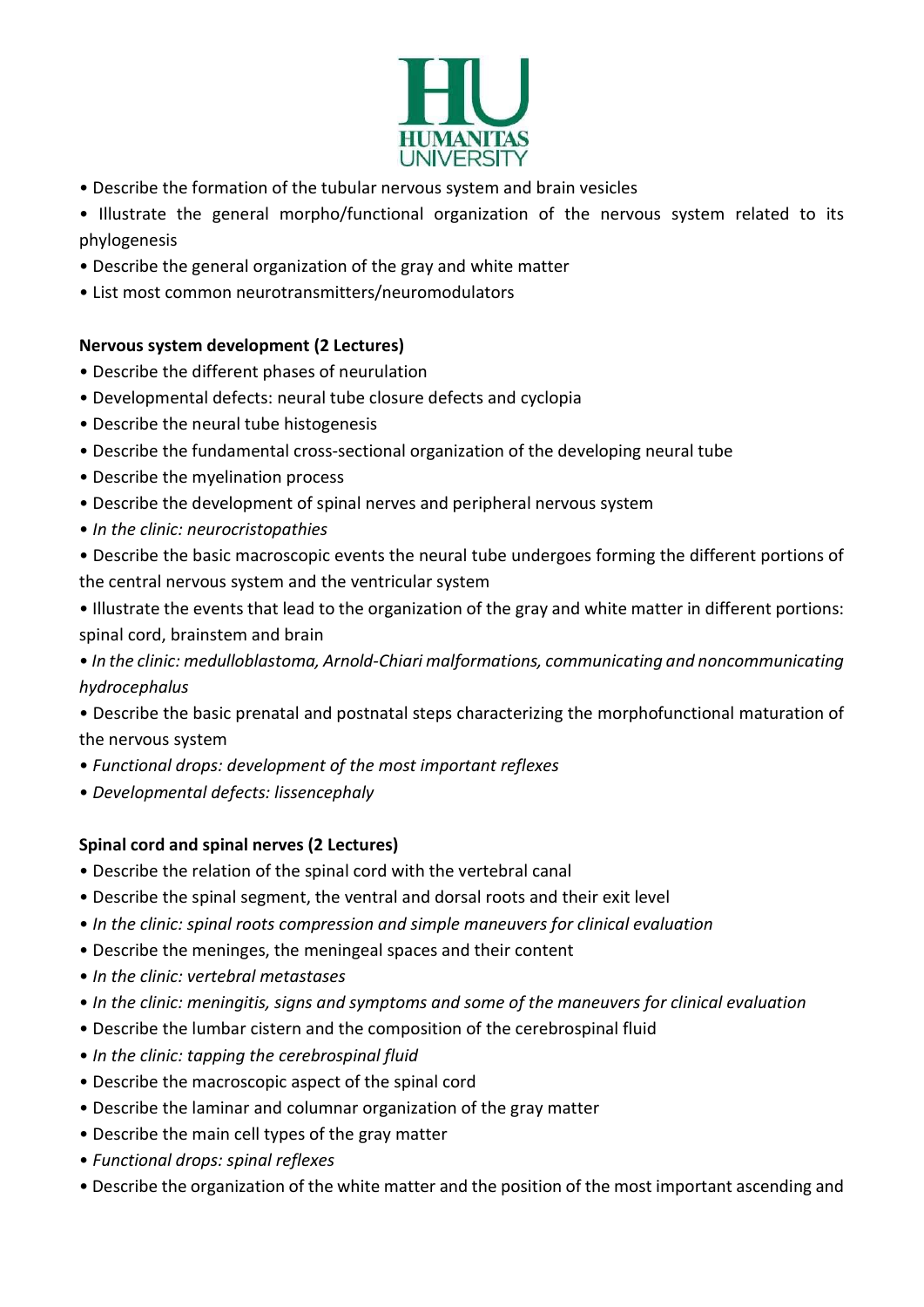

descending pathways

#### Brainstem, cerebellum and cranial nerves (3 Lectures)

- Illustrate the content and organization of the posterior cranial fossa
- Describe the organization of the meninges related to the suvratentorial and infratentorial compartments of the neurocranium and the venous sinuses formation
- Describe the innervation of the meninges
- Descibe the most important aspects of meningeal vessels
- Clinical drops: epidural and subdural hemorrhages
- Clinical drops: herniations
- Clinical drops: meningiomas
- Describe the internal organization of the brainstem related to cranial nerve nuclei, specific nuclei, ascending and descending pathways
- Highlight the most important anatomical, neurochemical and functional aspects of the reticular formation
- Describe the surface anatomy of the brainstem, the origin of the cranial nerves and their exit points related to skull foramina
- Illustrate the sensory and motor organization of the cranial nerves
- Describe the surface anatomy of the cerebellum and its division in lobes
- Describe the relation of the cerebellum to the brainstem and 4th ventricle
- Describe the morphology of the 4th ventricle and its communications
- Describe the structure of a choroid plexus, the formation and circulation of the cerebrospinal fluid
- Illustrate the organization of the cerebellar gray and white matter and introduce the organization of the cerebellar cortex
- Describe the nuclei and fiber composition of cranial nerves
- Describe the innervation area of cranial nerves
- In the clinic: describe the most importan clinical signs related to cranial nerve deficits

#### Autonomic nervous system (2 Lectures)

- Describe the general organization of the autonomic nervous system
- Describe the neuro-chemical organization of the autonomic nervous system
- Functional drops: fight and flight vs rest and digest
- Describe the specific organization of the sympathetic and parasympathetic outflow pathways
- Describe the position of viscero-sensory neurons and the destiny of viscero-sensory fibers
- Introduce and discuss the characteristics of visceral pain
- Explain and describe the anatomical bases for visceral referred pain
- Describe the organization of the enteric nervous system

#### Telencephalon and diencephalon (2 Lectures)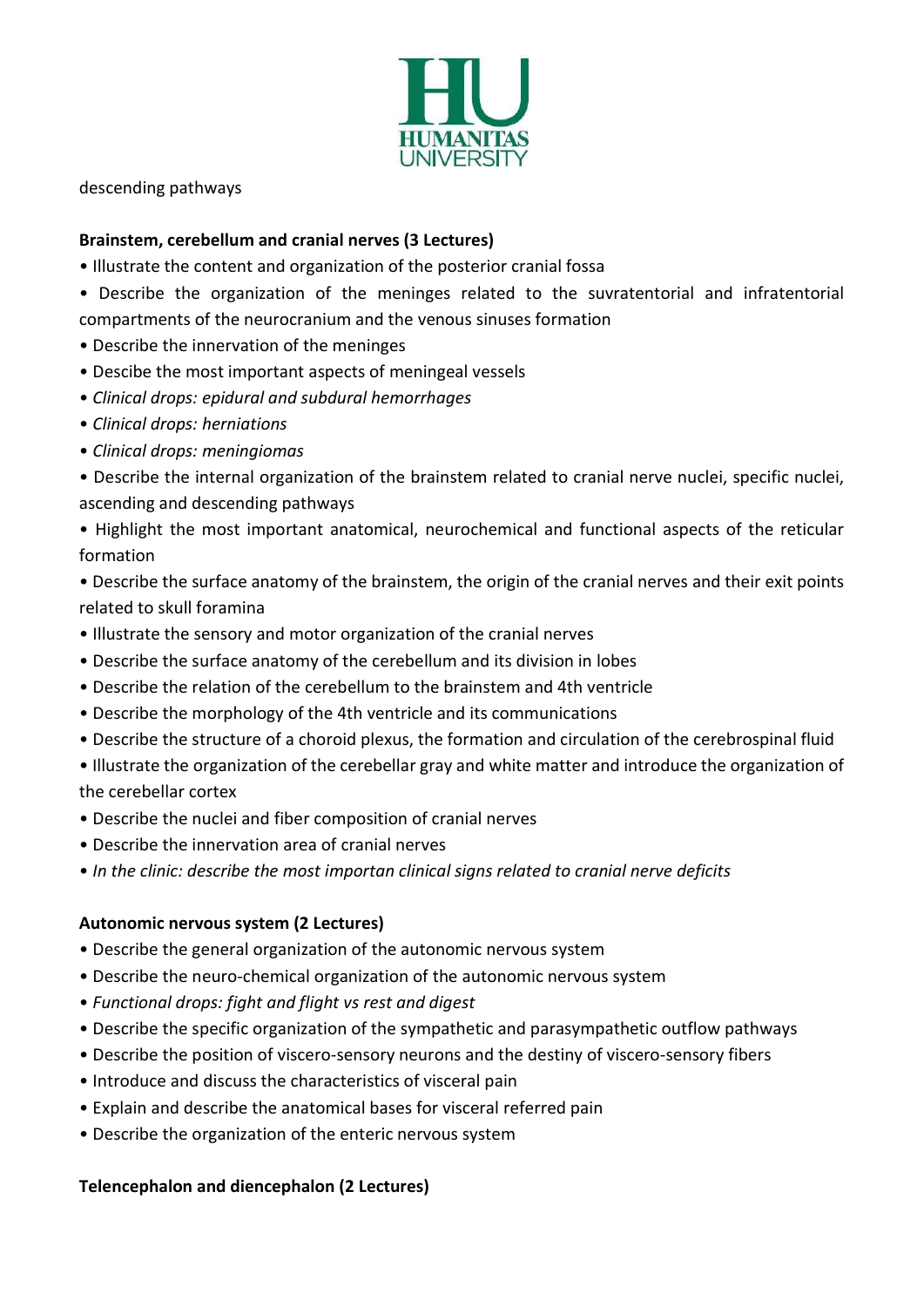

- Discuss the developmental aspects of the prosencephalic vesicle describing the organization and reciprocal relations of the telencephalic emispheres and diencephalon
- Describe the surface anatomy of the telencephalon and its subdivision in lobes and gyri
- Describe the position of the primary and secondary motor and sensory areas in the lobes
- Describe the organization of the white matter of the cerebral hemispheres into projecting, association and commissural fibers
- Describe the basal ganglia organization and relations
- Describe the cerebral cortex organization specifically referred to the neocortex, its layers and cell types
- Describe the morphology of the lateral ventricles
- Describe the diencephalon and the third ventricle
- Describe the thalamus, its subdivisions and nuclei related to their function
- Describe the subthalamus
- Describe the hypothalamus and its most important nuclei related to their function
- Describe the position and function of circumventricular organs

#### Peripheral nervous system: spinal plexuses (3 Lectures)

- Describe the formation of the spinal nerve and the destiny of its terminal and collateral branches
- Illustrate the formation of spinal plexuses
- Describe the position and composition of the cervical, brachial, lumbar, sacral, coccygeal spinal plexuses and their innervation area
- In the clinic: discuss the most relevant functional problems derived from spinal plexus injuries
- Describe the main aspects of the course and innervation area of the most important nerves (collaterals and terminal branches) originating from the plexuses
- In the clinic: discuss the most relevant functional problems derived from injuries of the nerves originating from the spinal plexuses
- Describe the origin, course and innervation area of thoracic nerves
- In the clinic: injuries of the brachial and lumbosacral plexuses

#### PRACTICALS

- Practical 1. The skull and its bones
- Practical 2. The back: anatomical models and radiology
- Practical 3. The neck: anatomical models and endoscopic techniques
- Practical 4. The thorax: anatomical models and radiological anatomy
- Practical 5. The abdomen and pelvis: anatomical models and radiological anatomy
- Practical 6. The skull and the brain: radiological anatomy
- Practical 7. The upper limb: anatomical models and radiological anatomy
- Practical 8. The lower limb: anatomical models and radiological anatomy